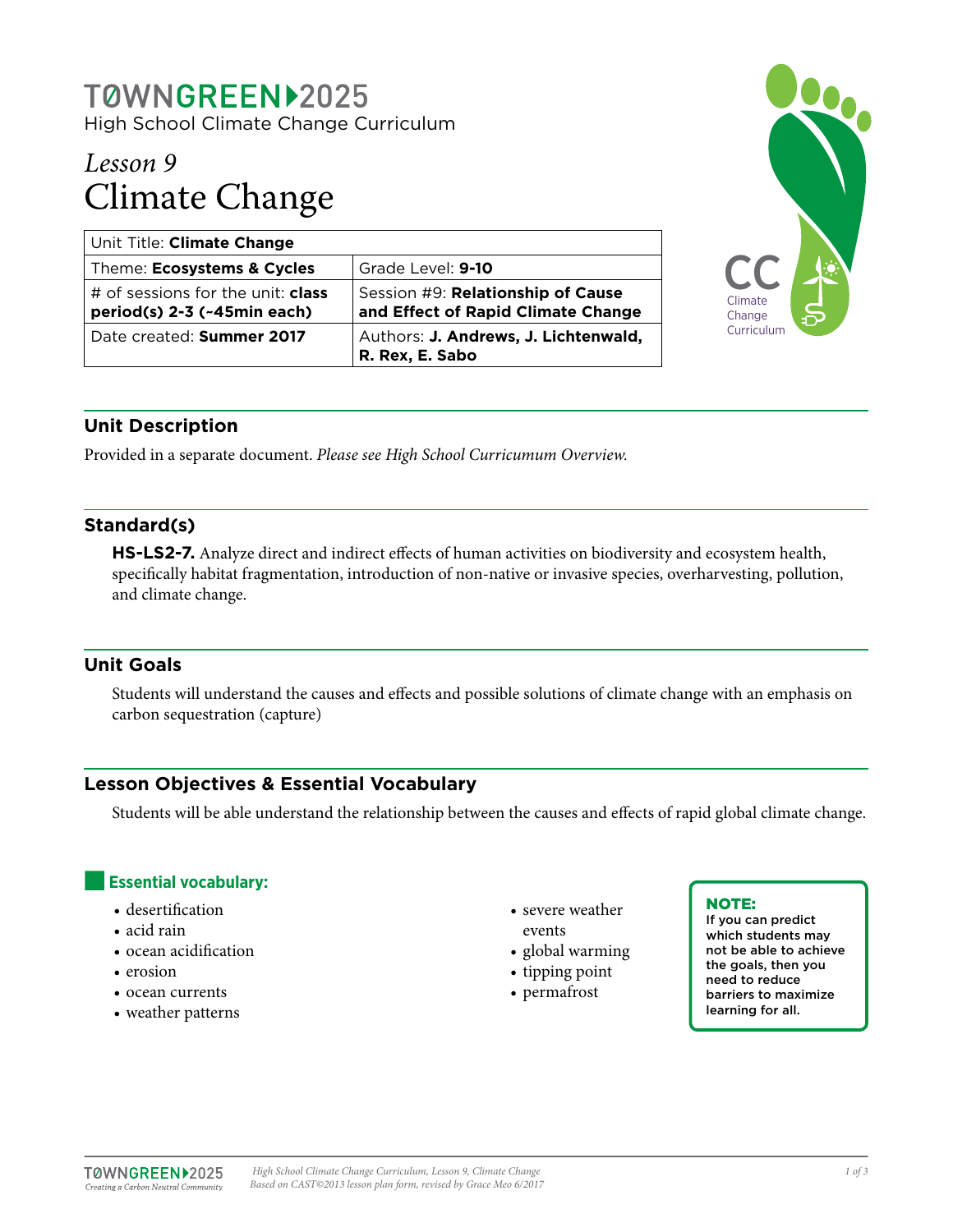## **Note any potential barriers to the lesson — consider variability**

vocab/reading ability — provide scaffolding, diagrams to clarify text, vocab assignments: word splash, etc.

Writing skills: solution provide writing prompts or sentence frames

#### **Evaluation/Assessment**

**(directly linked to the goals, i.e., Formative/Ongoing Assessment or Summative/End of Lesson Assessment)**

rubric to assess project/presentation of different causes & effects of rapid climate change

teacher check ins for understanding

Test/Quiz developed by students on projects

*NOTE: Consider the [UDL Guidelines](http://bit.ly/1d5bjtS) in selecting methods and materials to ensure that you provide options for engagement, representation, and action and expression.* 

#### **Methods**

**(e.g., Anticipatory Set, Introduce and Model New Knowledge, Provide Guided Practice, Provide Independent Practice)**

- **1.** Recap vocabulary and activate prior knowledge from lesson 8 as vocabulary terms are the same.
- **2.** Students present projects on causes and effects of rapid global climate change. Teachers can provide guided notes to ensure student understanding. Teachers will ensure all students will have access to the projects (shared in google classroom, or other platform, physically available in the classroom, etc.)
- **3.** Students will generate questions based on their project for teachers to assimilate into a test
- **4.** Teacher generated graphic organizer linking causes and effects

#### **Materials**

**1.** Text , developed rubric: *[https://docs.google.com/spreadsheets/d/1yS8oXLDmfl4TqZlTVTRv7Og4Cw12Ve1OR](https://docs.google.com/spreadsheets/d/1yS8oXLDmfl4TqZlTVTRv7Og4Cw12Ve1ORxC_hm03RD0/edit?usp=sharing) [xC\\_hm03RD0/edit?usp=sharing](https://docs.google.com/spreadsheets/d/1yS8oXLDmfl4TqZlTVTRv7Og4Cw12Ve1ORxC_hm03RD0/edit?usp=sharing)*, student generated project from lesson 7 & 8, access to computers, library media center

#### **Notes and Comments**

Lesson 7,8 & 9 are typically executed in conjunction with one another as causes lead to effects.

NOTE: Provide options — refer to the UDL guidelines as a way to ensure that all learners can demonstrate achievement of goals. For ideas: *http://bit. ly/1d5bjtS*